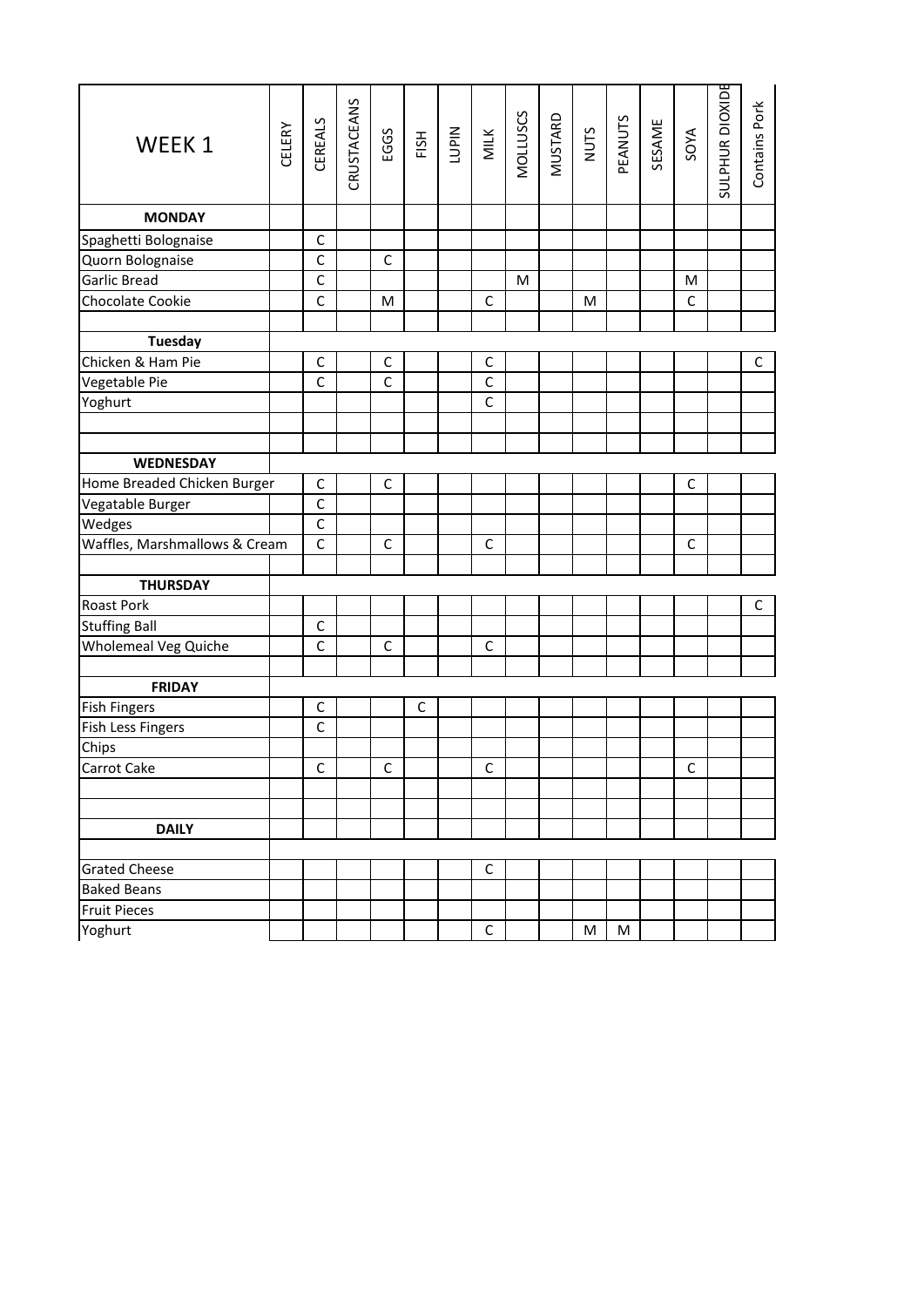| <b>Packed Lunches</b>      |              |              |              |   |              |  |   |              |              |              |              |
|----------------------------|--------------|--------------|--------------|---|--------------|--|---|--------------|--------------|--------------|--------------|
| A                          |              |              |              |   |              |  |   |              |              |              |              |
| Sliced Ham White Sandwich  |              | $\mathsf{C}$ |              |   | $\mathsf{C}$ |  |   |              | $\mathsf{C}$ |              | $\mathsf{C}$ |
| Apple                      |              |              |              |   |              |  |   |              |              |              |              |
| Vegetable Bag              | C            |              |              |   |              |  |   |              |              |              |              |
| Lemon Drizzle Cake         |              | $\mathsf{C}$ | $\mathsf{C}$ |   | $\mathsf{C}$ |  | M |              | $\mathsf{C}$ | $\mathsf{C}$ |              |
| Fruit Yoghurt              |              |              |              |   | $\mathsf{C}$ |  |   |              |              |              |              |
| B                          |              |              |              |   |              |  |   |              |              |              |              |
| Tuna Wrap                  |              | $\mathsf{C}$ | C            | C |              |  |   |              |              |              |              |
| Banana                     |              |              |              |   |              |  |   |              |              |              |              |
| Vegetable Bag              | $\mathsf{C}$ |              |              |   |              |  |   |              |              |              |              |
| Mini Muffin                |              | $\mathsf{C}$ | $\mathsf{C}$ |   | $\mathsf{C}$ |  |   | M            | M            |              |              |
| Fromage Fraise             |              |              |              |   | $\mathsf C$  |  |   |              |              |              |              |
|                            |              |              |              |   |              |  |   |              |              |              |              |
| $\overline{\mathsf{c}}$    |              |              |              |   |              |  |   |              |              |              |              |
| Cheddar Cheese Brown Roll  |              | $\mathsf{C}$ |              |   | $\mathsf{C}$ |  |   |              | $\mathsf{C}$ |              |              |
| Apple                      |              |              |              |   |              |  |   |              |              |              |              |
| Vegetable Bag              | $\mathsf{C}$ |              |              |   |              |  |   |              |              |              |              |
| Chocolate Cookie           |              | $\mathsf{C}$ | M            |   | $\mathsf{C}$ |  | M |              | $\mathsf{C}$ |              |              |
| Fruit Yoghurt              |              |              |              |   | $\mathsf{C}$ |  |   |              |              |              |              |
|                            |              |              |              |   |              |  |   |              |              |              |              |
| D                          |              |              |              |   |              |  |   |              |              |              |              |
| Houmous & Vegetable Sticks | $\mathsf{C}$ |              |              |   |              |  |   | $\mathsf{C}$ |              |              |              |
| Pear                       |              |              |              |   |              |  |   |              |              |              |              |
| Vegetable Bag              | $\mathsf{C}$ |              |              |   |              |  |   |              |              |              |              |
| Fruit & Rasins             |              |              |              |   |              |  |   |              |              | $\mathsf{C}$ |              |
| Fruit Jelly                |              |              |              |   |              |  |   |              |              |              |              |
|                            |              |              |              |   |              |  |   |              |              |              |              |

C= Contains

M= May contain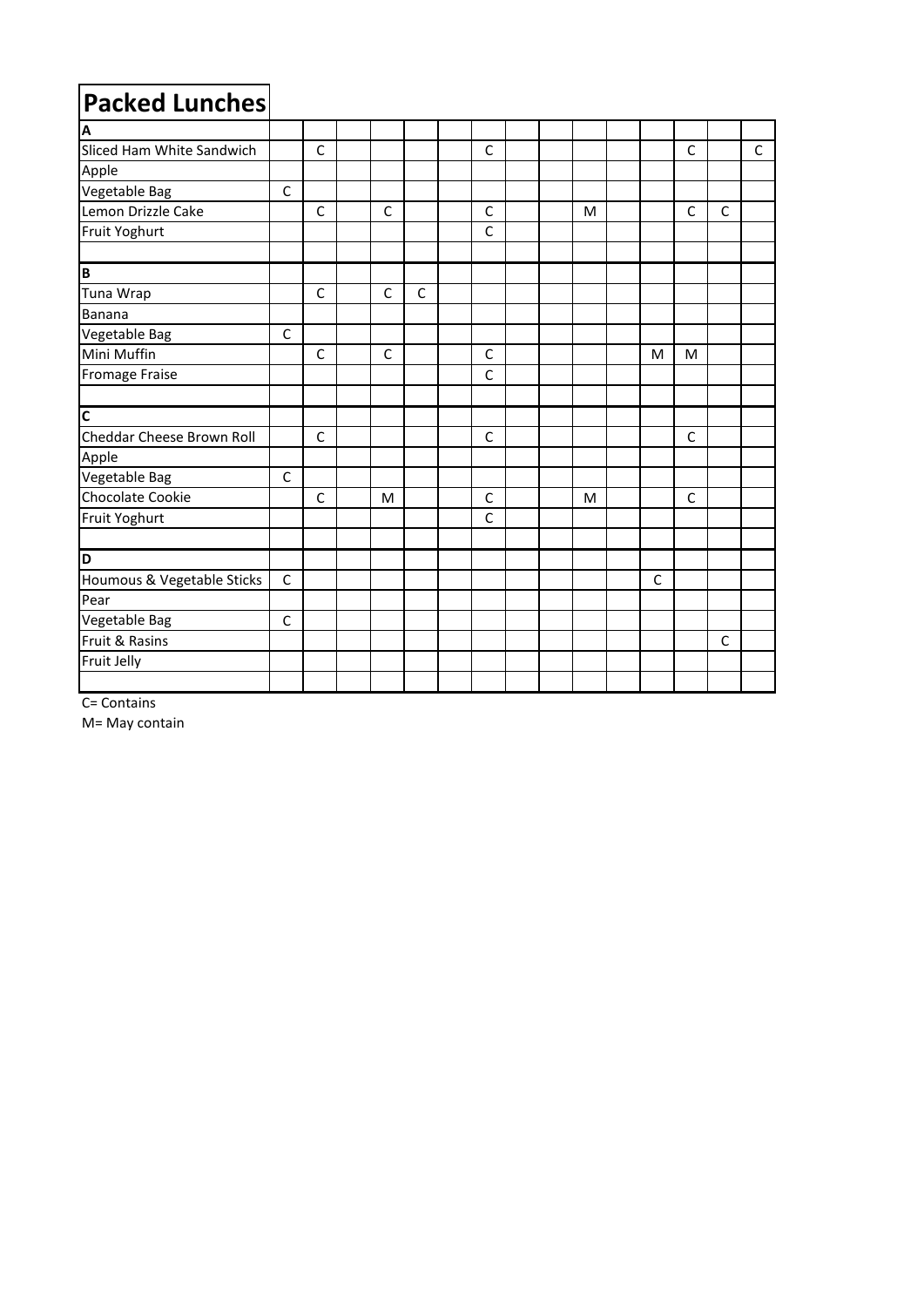| WEEK <sub>2</sub>             | CELERY | CEREALS      | CRUSTACEANS | EGGS         | FISH        | <b>NIdD1</b> | MILK         | MOLLUSCS | MUSTARD     | NUTS | <b>PEANUTS</b> | SESAME | SOYA         | SULPHUR DIOXIDE | Contains Pork |
|-------------------------------|--------|--------------|-------------|--------------|-------------|--------------|--------------|----------|-------------|------|----------------|--------|--------------|-----------------|---------------|
| <b>MONDAY</b>                 |        |              |             |              |             |              |              |          |             |      |                |        |              |                 |               |
| <b>Football Burger</b>        |        | $\mathsf{C}$ |             |              |             |              | $\mathsf C$  |          | $\mathsf C$ |      |                |        | $\mathsf C$  | $\mathsf{C}$    | $\mathsf{C}$  |
| Football Veggie Burger        |        | $\mathsf{C}$ |             |              |             |              |              |          |             |      |                |        |              |                 |               |
| <b>Onion Rings</b>            |        | $\mathsf{C}$ |             |              |             |              |              |          |             |      |                |        |              |                 |               |
| Fruit Coleslaw                |        |              |             | $\mathsf C$  |             |              |              |          |             |      |                |        |              |                 |               |
| <b>Batman Shortbread</b>      |        | $\mathsf C$  |             | $\mathsf{C}$ |             |              | $\mathsf{C}$ |          |             |      |                |        | $\mathsf C$  | $\mathsf C$     |               |
| <b>TUESDAY</b>                |        |              |             |              |             |              |              |          |             |      |                |        |              |                 |               |
| <b>Fantstic Sausage</b>       |        | $\mathsf{C}$ |             |              |             |              |              |          |             |      |                |        |              | $\mathsf{C}$    | $\mathsf C$   |
| Vegan Sausage                 |        | $\mathsf{C}$ |             |              |             |              |              |          |             |      |                |        | $\mathsf{C}$ |                 |               |
| <b>Mashed Potato</b>          |        |              |             |              |             |              | $\mathsf{C}$ |          |             |      |                |        |              |                 |               |
| Dorset Apple Cake & Cream     |        | $\mathsf{C}$ |             | $\mathsf{C}$ |             |              | $\mathsf C$  |          |             |      |                |        |              |                 |               |
|                               |        |              |             |              |             |              |              |          |             |      |                |        |              |                 |               |
| <b>WEDNESDAY</b>              |        |              |             |              |             |              |              |          |             |      |                |        |              |                 |               |
| Ham & Cheese Pizza            |        | $\mathsf C$  |             |              |             |              | $\mathsf{C}$ |          |             |      |                |        | $\mathsf C$  |                 | $\mathsf{C}$  |
| Cheese & Tomato Pizza         |        | C            |             |              |             |              | $\mathsf{C}$ |          |             |      |                |        | $\mathsf{C}$ |                 |               |
| <b>Baked Beans</b>            |        |              |             |              |             |              |              |          |             |      |                |        |              |                 |               |
| Pancakes, Fruit & Cream       |        | $\mathsf{C}$ |             | $\mathsf{C}$ |             |              | $\mathsf{C}$ |          |             |      |                |        | $\mathsf{C}$ |                 |               |
|                               |        |              |             |              |             |              |              |          |             |      |                |        |              |                 |               |
| <b>THURSDAY</b>               |        |              |             |              |             |              |              |          |             |      |                |        |              |                 |               |
| Roast Chicken                 |        |              |             |              |             |              |              |          |             |      |                |        |              |                 |               |
| <b>Stuffed Pepper</b>         |        |              |             |              |             |              |              |          |             |      |                |        |              |                 |               |
|                               |        |              |             |              |             |              |              |          |             |      |                |        |              |                 |               |
|                               |        |              |             |              |             |              |              |          |             |      |                |        |              |                 |               |
| <b>FRIDAY</b>                 |        |              |             |              |             |              |              |          |             |      |                |        |              |                 |               |
| <b>Breaded Square Fish</b>    |        | $\mathsf C$  |             |              | $\mathsf C$ |              |              |          | C           |      |                |        |              |                 |               |
| Falafel & Spinach 1/4 Pounder |        | $\mathsf C$  |             |              |             |              |              |          |             |      |                |        |              |                 |               |
| Fruit Jelly                   |        |              |             |              |             |              |              |          |             |      |                |        |              |                 |               |
|                               |        |              |             |              |             |              |              |          |             |      |                |        |              |                 |               |
|                               |        |              |             |              |             |              |              |          |             |      |                |        |              |                 |               |
|                               |        |              |             |              |             |              |              |          |             |      |                |        |              |                 |               |
|                               |        |              |             |              |             |              |              |          |             |      |                |        |              |                 |               |
|                               |        |              |             |              |             |              |              |          |             |      |                |        |              |                 |               |
| <b>DAILY</b>                  |        |              |             |              |             |              |              |          |             |      |                |        |              |                 |               |
| Tuna Mayonnaise               |        |              |             | $\mathsf C$  | $\mathsf C$ |              |              |          |             |      |                |        |              |                 |               |
| <b>Grated Cheese</b>          |        |              |             |              |             |              | $\mathsf C$  |          |             |      |                |        |              |                 |               |
| Yoghurt                       |        |              |             |              |             |              | $\mathsf{C}$ |          |             | M    | ${\sf M}$      |        |              |                 |               |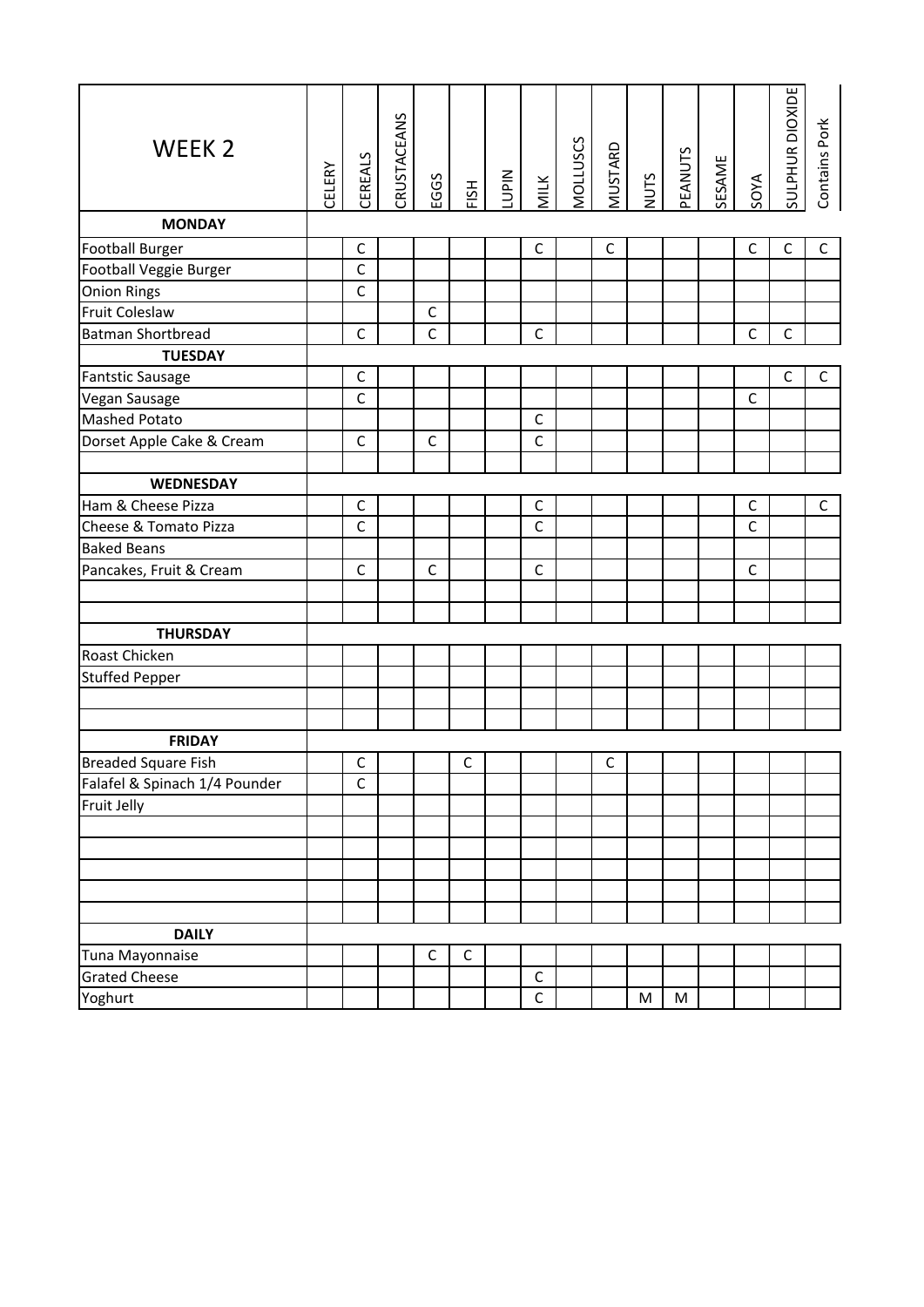| WEEK <sub>3</sub><br><b>MONDAY</b> | CELERY | CEREALS        | CRUSTACEANS | EGGS         | FISH | <b>NIdri</b> | <b>MILK</b>    | MOLLUSCS | <b>MUSTARD</b> | NUTS | PEANUTS | SESAME | <b>SOYA</b>  | SULPHUR DIOXIDE | Contains Pork |
|------------------------------------|--------|----------------|-------------|--------------|------|--------------|----------------|----------|----------------|------|---------|--------|--------------|-----------------|---------------|
|                                    |        |                |             |              |      |              |                |          |                |      |         |        |              |                 |               |
| <b>Fantstic Sausage</b>            |        | C              |             |              |      |              |                |          |                |      |         |        |              | $\mathsf{C}$    | C             |
| Vegetarian Sausage                 |        | $\overline{c}$ |             |              |      |              |                |          |                |      |         |        | $\mathsf{C}$ |                 |               |
| Jam Doughnut                       |        | $\mathsf{C}$   |             | M            |      |              | M              |          |                |      |         | M      | M            |                 |               |
|                                    |        |                |             |              |      |              |                |          |                |      |         |        |              |                 |               |
| <b>TUESDAY</b>                     |        |                |             |              |      |              |                |          |                |      |         |        |              |                 |               |
| <b>BBQ Chicken Tortilla Wrap</b>   |        | C              |             |              |      |              |                |          |                |      |         |        |              |                 |               |
| <b>BBQ Quorn Tortilla Wrap</b>     |        | C              |             | $\mathsf C$  |      |              |                |          |                |      |         |        |              |                 |               |
| <b>Blueberry Muffin</b>            |        | $\mathsf{C}$   |             | $\mathsf{C}$ |      |              | $\mathsf{C}$   |          |                |      |         | M      | M            |                 |               |
| <b>WEDNESDAY</b>                   |        |                |             |              |      |              |                |          |                |      |         |        |              |                 |               |
| Sweet & Sour Pork & Prawn Cracker  |        | $\mathsf{C}$   | C           |              |      |              |                |          | M              | M    | M       |        | $\mathsf{C}$ | $\mathsf{C}$    | C             |
| Sweet & Sour Vegetables            |        |                |             |              |      |              |                |          | M              | M    | M       |        | $\mathsf{C}$ |                 |               |
| Strawberries & Cream               |        |                |             |              |      |              | $\mathsf{C}$   |          |                |      |         |        |              |                 |               |
|                                    |        |                |             |              |      |              |                |          |                |      |         |        |              |                 |               |
|                                    |        |                |             |              |      |              |                |          |                |      |         |        |              |                 |               |
| <b>THURSDAY</b>                    |        |                |             |              |      |              |                |          |                |      |         |        |              |                 |               |
| <b>Roast Beef</b>                  |        |                |             |              |      |              |                |          |                |      |         |        |              |                 |               |
| Yorkshire Pudding                  |        | $\mathsf{C}$   |             | $\mathsf{C}$ |      |              | $\mathsf C$    |          |                |      |         |        |              |                 |               |
| Mushroom & Stilton Wellington      |        | $\mathsf{C}$   |             |              |      |              | $\mathsf{C}$   |          |                |      |         |        |              |                 |               |
| <b>FRIDAY</b>                      |        |                |             |              |      |              |                |          |                |      |         |        |              |                 |               |
| <b>Fish Fingers</b>                |        | C              |             |              | C    |              |                |          |                |      |         |        |              |                 |               |
| <b>Fishless Fingers</b>            |        | $\mathsf{C}$   |             |              |      |              |                |          |                |      |         |        |              |                 |               |
| Chips                              |        |                |             |              |      |              |                |          |                |      |         |        |              |                 |               |
| <b>Strawberry Cheesecake</b>       |        | $\mathsf{C}$   |             |              |      |              | $\overline{C}$ |          |                |      |         |        |              |                 |               |
|                                    |        |                |             |              |      |              |                |          |                |      |         |        |              |                 |               |
| <b>DAILY</b>                       |        |                |             |              |      |              |                |          |                |      |         |        |              |                 |               |
| Spaghetti Hoops                    |        | $\mathsf C$    |             |              |      |              |                |          |                |      |         |        |              |                 |               |
| <b>Grated Cheese</b>               |        |                |             |              |      |              | $\mathsf{C}$   |          |                |      |         |        |              |                 |               |
| Seafood Mayonnaise                 |        |                | Ċ           | C            | C    |              |                |          |                |      |         |        |              |                 |               |
| Yoghurt                            |        |                |             |              |      |              | $\mathsf C$    |          |                | M    | M       |        |              |                 |               |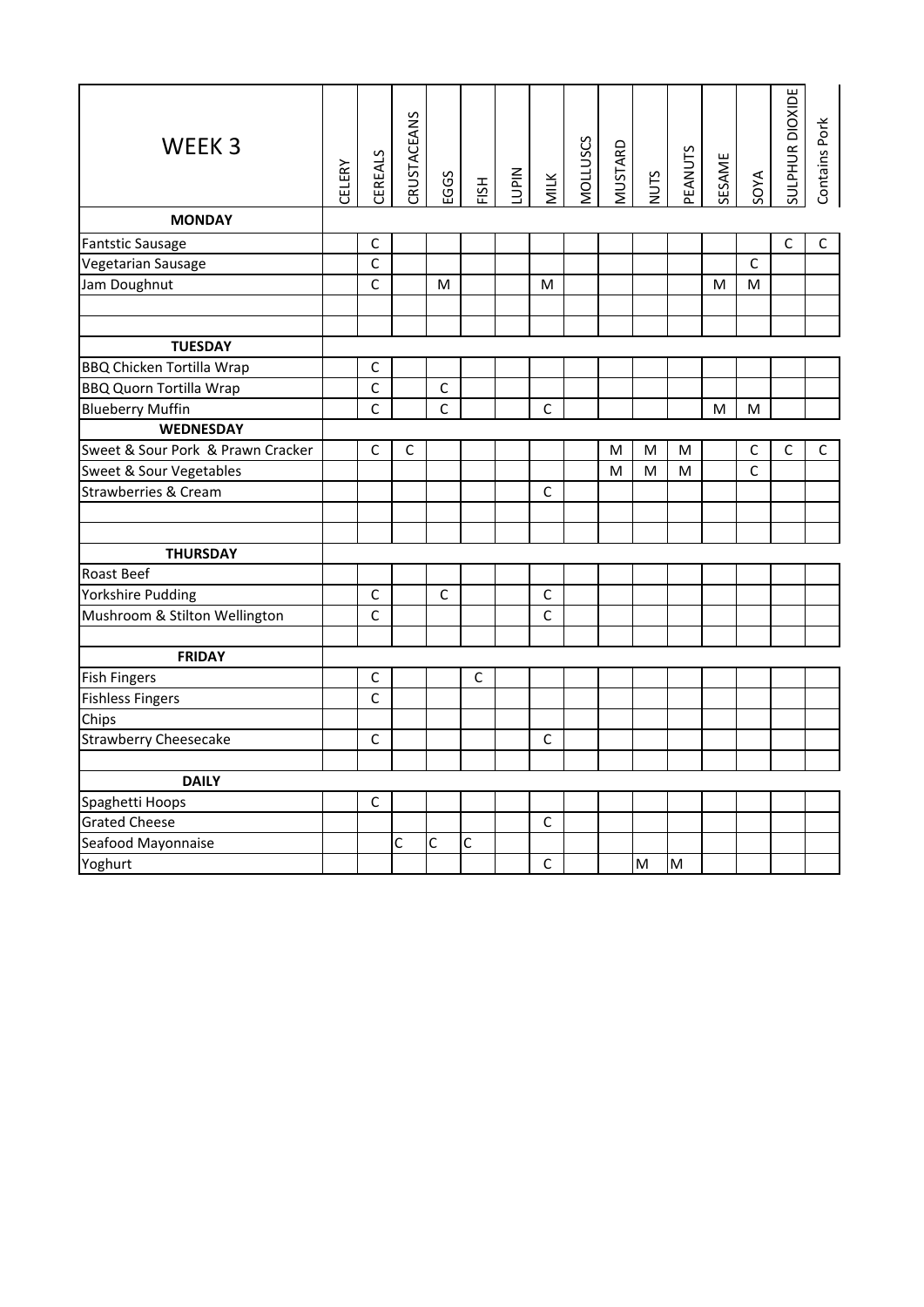| WEEK4                       | <b>CELERY</b> | CEREALS      | CRUSTACEANS | EGGS         | FISH        | <b>NIdO1</b> | MILK         | MOLLUSCS | <b>MUSTARD</b> | NUTS                                                                                                       | <b>PEANUTS</b> | <b>SESAME</b> | <b>SOYA</b> | SULPHUR DIOXIDE | Contains Pork |
|-----------------------------|---------------|--------------|-------------|--------------|-------------|--------------|--------------|----------|----------------|------------------------------------------------------------------------------------------------------------|----------------|---------------|-------------|-----------------|---------------|
| <b>MONDAY</b>               |               |              |             |              |             |              |              |          |                |                                                                                                            |                |               |             |                 |               |
| Cottage Pie                 | M             |              |             |              |             |              | $\mathsf C$  |          |                |                                                                                                            |                |               |             |                 |               |
| Quorn Cottage Pie           |               |              |             | $\mathsf C$  |             |              | $\mathsf C$  |          |                |                                                                                                            |                |               |             |                 |               |
| <b>Strawberry Mousse</b>    |               |              |             |              |             |              | $\mathsf C$  |          |                |                                                                                                            |                |               |             |                 |               |
|                             |               |              |             |              |             |              |              |          |                |                                                                                                            |                |               |             |                 |               |
| <b>TUESDAY</b>              |               |              |             |              |             |              |              |          |                |                                                                                                            |                |               |             |                 |               |
| Hunters Chicken             |               |              |             |              |             |              |              |          |                |                                                                                                            |                |               |             |                 | $\mathsf C$   |
| <b>Hunters Vegetables</b>   |               |              |             |              |             |              |              |          |                |                                                                                                            |                |               |             |                 |               |
| Croquette Potatoes          |               | $\mathsf{C}$ |             |              |             |              |              |          |                |                                                                                                            |                |               |             |                 |               |
| Danish Pastry               |               | $\mathsf{C}$ |             | $\mathsf{C}$ |             |              |              |          |                | M                                                                                                          |                |               | ${\sf M}$   |                 |               |
|                             |               |              |             |              |             |              |              |          |                |                                                                                                            |                |               |             |                 |               |
| <b>WEDNESDAY</b>            |               |              |             |              |             |              |              |          |                |                                                                                                            |                |               |             |                 |               |
| Chicken Meatballs           |               | $\mathsf C$  |             |              |             |              |              |          |                |                                                                                                            |                |               |             | $\mathsf{C}$    |               |
| <b>Vegetarian Meatballs</b> | M             | $\mathsf{C}$ |             | M            |             |              |              |          | M              |                                                                                                            |                | M             | $\mathsf C$ |                 |               |
| Curly Pasta                 |               | $\mathsf C$  |             |              |             |              |              |          |                |                                                                                                            |                |               |             |                 |               |
| <b>Swiss Roll</b>           |               | $\mathsf{C}$ |             | $\mathsf{C}$ |             |              | $\mathsf{C}$ |          |                |                                                                                                            |                |               |             | $\mathsf{C}$    |               |
|                             |               |              |             |              |             |              |              |          |                |                                                                                                            |                |               |             |                 |               |
|                             |               |              |             |              |             |              |              |          |                |                                                                                                            |                |               |             |                 |               |
| <b>THURSDAY</b>             |               |              |             |              |             |              |              |          |                |                                                                                                            |                |               |             |                 |               |
| Hot Dog                     |               | $\mathsf{C}$ |             |              |             |              |              |          |                |                                                                                                            |                |               |             | $\mathsf C$     | $\mathsf C$   |
| Vegan Hot Dog               | $\mathsf{C}$  | $\mathsf C$  |             |              |             |              |              |          |                |                                                                                                            |                |               | $\mathsf C$ |                 |               |
| <b>Tortilla Chps</b>        |               |              |             |              |             |              |              |          |                |                                                                                                            |                |               |             |                 |               |
| <b>FRIDAY</b>               |               |              |             |              |             |              |              |          |                |                                                                                                            |                |               |             |                 |               |
| <b>Breaded Fish Fillet</b>  |               | $\mathsf{C}$ |             |              | $\mathsf C$ |              |              |          |                |                                                                                                            |                |               |             |                 |               |
| Mozzarella Sticks           |               | $\mathsf C$  |             |              |             |              | $\mathsf C$  |          |                |                                                                                                            |                |               | $\mathsf C$ |                 |               |
| Fruit Trifle                |               |              |             |              |             |              | $\mathsf{C}$ |          |                |                                                                                                            |                |               |             |                 |               |
|                             |               |              |             |              |             |              |              |          |                |                                                                                                            |                |               |             |                 |               |
|                             |               |              |             |              |             |              |              |          |                |                                                                                                            |                |               |             |                 |               |
| <b>DAILY</b>                |               |              |             |              |             |              |              |          |                |                                                                                                            |                |               |             |                 |               |
| <b>Grated Cheese</b>        |               |              |             |              |             |              | $\mathsf C$  |          |                |                                                                                                            |                |               |             |                 |               |
| <b>BBQ Sausage</b>          |               | $\mathsf C$  |             |              |             |              |              |          | $\mathsf C$    |                                                                                                            |                |               |             | $\mathsf C$     | $\mathsf{C}$  |
| Youghurt                    |               |              |             |              |             |              | $\mathsf C$  |          |                | $\mathsf{M}% _{T}=\mathsf{M}_{T}\!\left( a,b\right) ,\ \mathsf{M}_{T}=\mathsf{M}_{T}\!\left( a,b\right) ,$ | M              |               |             |                 |               |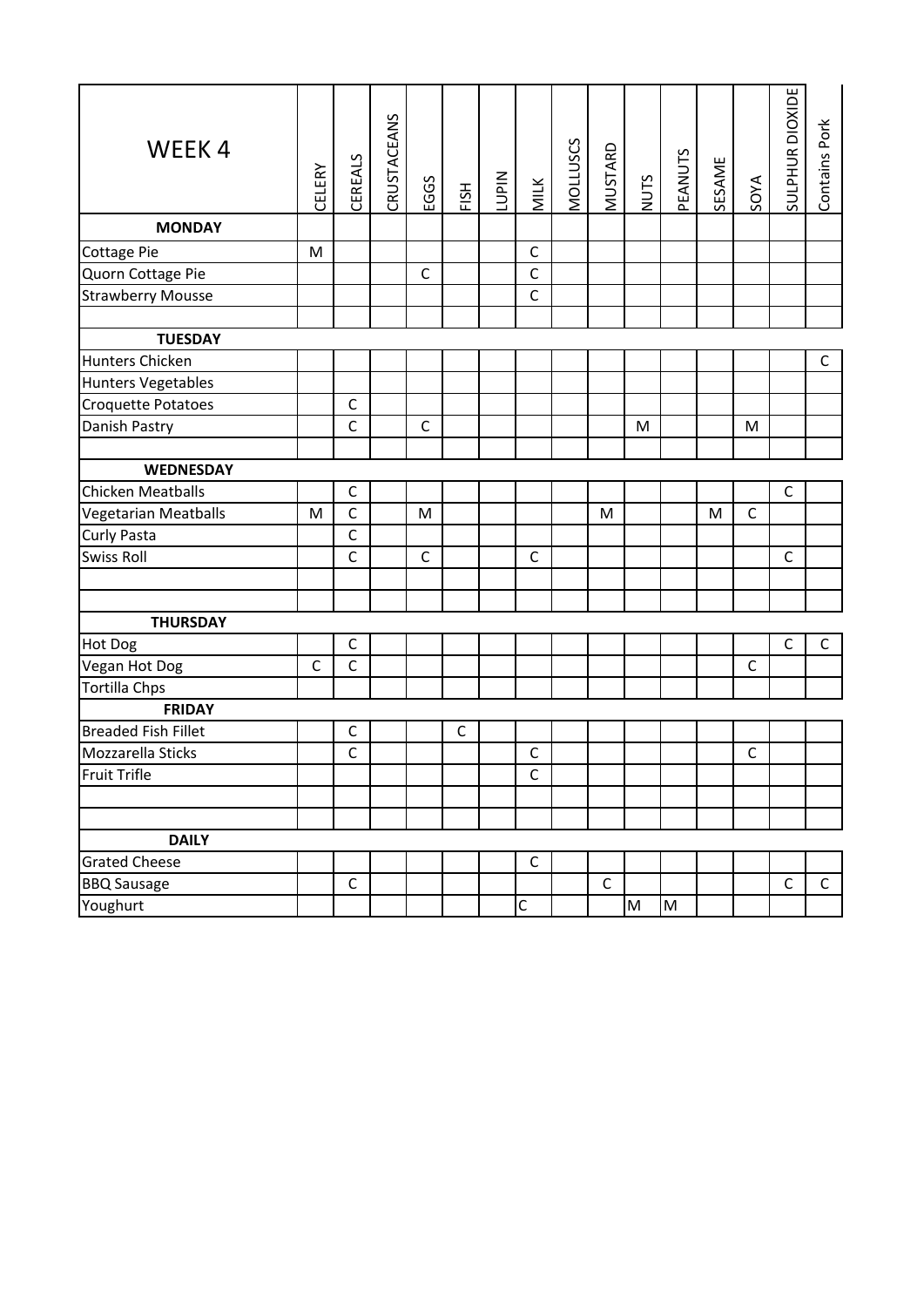## **Packed Lunch A**

| White Bread              | Wheat Flour (with added Calcium, Iron, Niacin, Thiamin),<br>Water, Yeast, Soya Flour, Salt, Preservative: E282,<br>Emulsifiers: E472e, E471, E481, Flour Treatment Agent:<br>Ascorbic Acid                                                                                                                                                                                                                                                                                                                                                                         |
|--------------------------|--------------------------------------------------------------------------------------------------------------------------------------------------------------------------------------------------------------------------------------------------------------------------------------------------------------------------------------------------------------------------------------------------------------------------------------------------------------------------------------------------------------------------------------------------------------------|
| Honey Glazed Gammon Ham  | Pork Leg, Salt, Emulsifier E451(i) & E450. Sugar,<br>Preservatives E250 & E251, Antioxidant E301. Honey,<br>Colour E150c.                                                                                                                                                                                                                                                                                                                                                                                                                                          |
| Kerrymaid Buttery Spread | Water, Rapeseed Oil, Palm Oil, Reconstituted ButterMILK (3%),<br>Salt (1.5%), Emulsifier: Mono and Di-glycerides of Fatty Acids,<br>Preservative: Potassium Sorbate, Acidity Regulator: Lactic<br>Acid, Vitamin A &D, Colour (carotenes), Flavouring.                                                                                                                                                                                                                                                                                                              |
| Vagetable Bag            | Celery, Carrot, Mange Tout, Cherry Tomato                                                                                                                                                                                                                                                                                                                                                                                                                                                                                                                          |
| Packed Lunch C           |                                                                                                                                                                                                                                                                                                                                                                                                                                                                                                                                                                    |
| <b>Cheddar Cheese</b>    | Mature Cheddar (MILK), Cheese Alternative (Water, Palm<br>Oil, Modified Starch, Salt, Potato Starch,<br>Emulsifier: Trisodium Citrate, Colours: Titanium Dioxide &<br>Beta Carotene, Preservative: Potassium Sorbate, Acidity<br>Regulator: Lactic Acid) Anticaking agent: Cellulose                                                                                                                                                                                                                                                                               |
| Brown Roll               | Wheat Flour (Calcium, Iron, Niacin, Thiamine) Vegetable Fat<br>(Palm), Salt, Dextrose, Emulsifier (Sodium Steroyl-2-Lactylate,<br>Mono & Diglycerides of Fatty Acids), Wheat Flour (Calcium,<br>Iron, Niacin, Thiamine), Vegetable Oil (Rapeseed), Stabiliser<br>(Calcium Sulphate), Enzymes, Flour Treatment Agent (Ascorbic<br>Acid (E300)) Saccharomyces Cerevisiae Wheat Gluten Water                                                                                                                                                                          |
| Kerrymaid Buttery Spread | Water, Rapeseed Oil, Palm Oil, Reconstituted ButterMILK<br>(3%), Salt (1.5%), Emulsifier: Mono and Di-glycerides of<br>Fatty Acids, Preservative: Potassium Sorbate, Acidity<br>Regulator: Lactic Acid, Vitamin A &D, Colour (carotenes),<br>Flavouring.                                                                                                                                                                                                                                                                                                           |
| Vegetable Bag            | Celery, Carrot, Mange Tout, Cherry Tomato                                                                                                                                                                                                                                                                                                                                                                                                                                                                                                                          |
| Chocolate Cookie         | WHEAT Flour (WHEAT Flour, Calcium carbonate, Iron, Niacin,<br>Thiamin), Sugar, Belgian MILK Chocolate(18%) (Sugar, Whole<br>MILK Powder, Cocoa Butter, Cocoa Mass, Emulsifier:<br>SOYA Lecithin; Natural Vanilla Flavouring), Margarine (Palm<br>Oil, Rapeseed Oil, Water, Coconut Oil, Emulsifier: Mono- And<br>Diglycerides Of Fatty Acids; Natural Flavouring), Water,<br>Maltodextrin, Palm Oil, Rapeseed Oil, Butterfat (MILK), Whey<br>Powder (MILK), Stabiliser: Glycerol; Invert Sugar Syrup,<br>Molasses, Raising Agent: Sodium Carbonates, Diphosphates. |